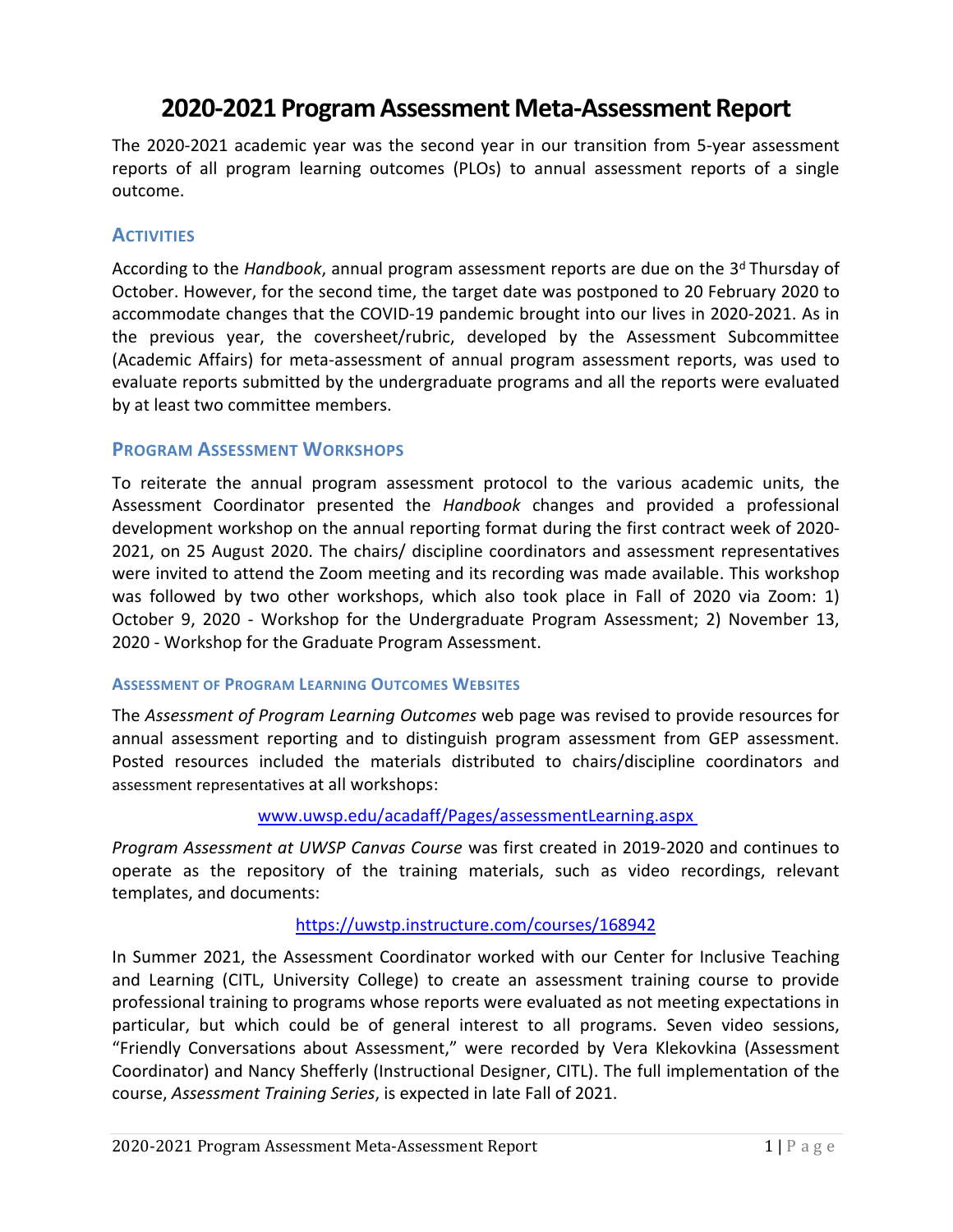#### **GRADUATE PROGRAM ASSESSMENT**

During the second year of the graduate program assessment, each of the non-collaborative graduate programs was requested to submit a 5-year assessment plan. **In 2020-2021, out of 11 graduate programs, 11 programs submitted their 5-year assessment plans – 100% compliance with submission**. The Assessment Coordinator provided professional development to graduate programs in Fall of 2020 and aggregated the data from 2019-2021 for the Graduate Council. The Assessment Coordinator also uploaded all the PLOs to Canvas, in case the graduate programs decided to use embedded course assessment for their program assessment. The Assessment Subcommittee met with Todd Huspeni, Associate Vice Chancellor for Teaching, Learning & Strategic Planning, and Kathy Zalewski, Graduate Council Chair, on April 9, 2021 to discuss who will provide the feedback to graduate programs. "Graduate Council will collaboratively come up with their own rubrics and assessment procedures. The assessment [sub]committee's role is to support those procedures and alleviate some of graduate program's workload by corresponding with programs and collecting assessment reports." (AS Minutes from 4/9/2021). Next year, 2021-2022, the non-collaborative graduate programs will be required to produce their first annual report on assessment of a single PLO. Upon the consultation with Todd Huspeni and Kathy Zalewski on 09/24/2021, it was determined to keep the same submission deadline – the first Friday in February of each academic year – for graduate programs as it is for the undergraduate programs to provide sufficient time for professional development in assessment to all programs.

# **PROGRAM ASSESSMENT RUBRIC/COVERSHEET**

The same program assessment rubric/coversheet, developed in 2019-2020, was used in 2020- 2021. The Assessment Coordinator provided a professional development workshop for the Assessment Subcommittee members in September of 2020, during the committee meeting time, to demonstrate how to use the feedback rubric and how to review the reports.

# **DELINQUENT REPORT PROTOCOL & SUBMISSION DEADLINE CHANGE**

Because the submission deadline was again changed from October to February during the second round due to the ongoing COVID-19 pandemic, the revised Delinquent Report Protocol was voted on October 9, 2020 and adapted with specific dates and benchmarks to be applied for the 2020-2021 academic year (attached). **The Assessment Subcommittee voted on April 23, 2021 to permanently change the submission deadline for annual reports to 1 st Friday in February** (attached). The revised Delinquent Report Protocol, permanent change, was voted on May 14, 2021 (attached).

# **META-ASSESSMENT OF PROGRAM ASSESSMENT REPORTS**

A directory was established on the Assessment Subcommittee's Microsoft Teams site to provide the submitted reports to the committee. Each report was evaluated using the Program Assessment Rubric by two committee members, and each member of the committee was responsible for 10-13 reports. Completed rubrics were also stored on the Teams site. In Summer of 2021, the Assessment Coordinator verified that all the feedback reports contained accurate information and presented uniform comments on how to improve the annual reports in the future.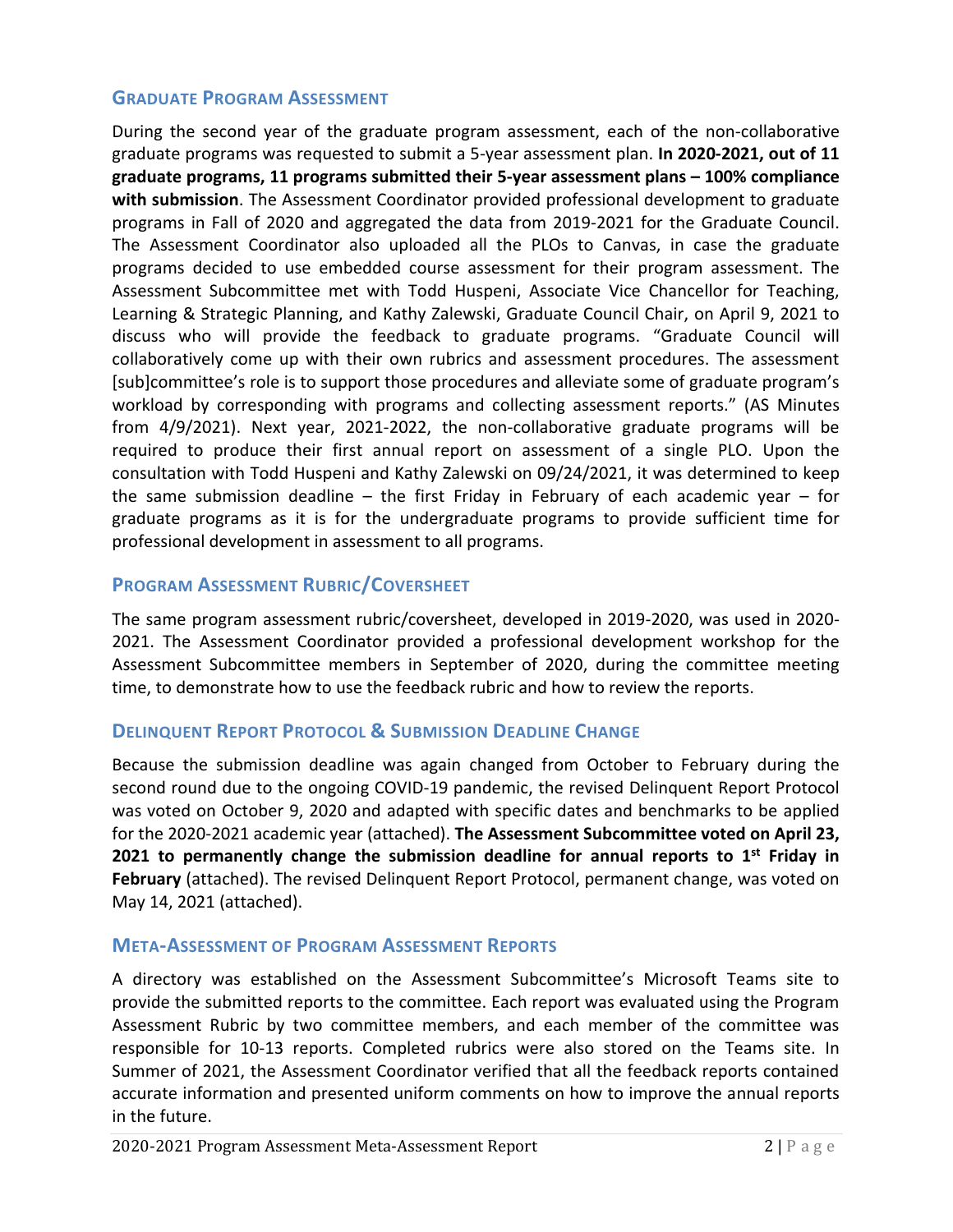# **FEEDBACK TO PROGRAMS**

Program meta-assessment results were returned to programs via emails to the chairs and the individual(s) who submitted the original report(s). Meta-assessment rubrics (with assessors' names redacted) were provided as well as specific comments from the Assessment Coordinator.

Feedback messages consisting of mostly boilerplate text in addition to specific feedback from the Assessment Coordinator (See attached example) were sent to all programs on 8-16 August 2021.

# **META-ASSESSMENT RESULTS**

#### **COMPLIANCE WITH SUBMISSION**

In 2020-2021, all the undergraduate programs which were required to submit annual program assessment reports (59) submitted their reports (59). This is a substantial improvement in comparison to the previous year, 2019-2020.



This result also merits recalling how the assessment process has positively changed since 2011. From 2011 to 2018, "23 out of 43 [program assessment] reports needed to be revised by the programs, which were required to resubmit an abbreviated interim report to the AS [Assessment Subcommittee]. This often put an additional burden on the AS, as the number of the reports to be reviewed per year would increase by the number of the interim reports to be reviewed and commented on. The combined results of the Program Assessment process at UWSP have led the Assessment Subcommittee in the current academic year, 2018-2019, to propose changes to the assessment process and require all departments to submit annually assessment results for one PLO rather than wait for a 5-year assessment report, targeting all the PLOs, from 5-7 programs scheduled to submit their reports, based on the 2011-2021 Reporting Cycle." ("2011-2018 Combined Results for Program Assessment," p. 2).

It is important to recognize how the program assessment process has changed since it was first initiated over 10 years ago at UWSP. The Assessment Subcommittee's continuous improvement of the assessment process led us to switch from a 5-year reporting cycle of all PLOs from a few programs to an annual report of at least one PLO from every program. In 2020-2021, all the programs submitted their reports, thus indicating their commitment to the assessment of student learning on campus.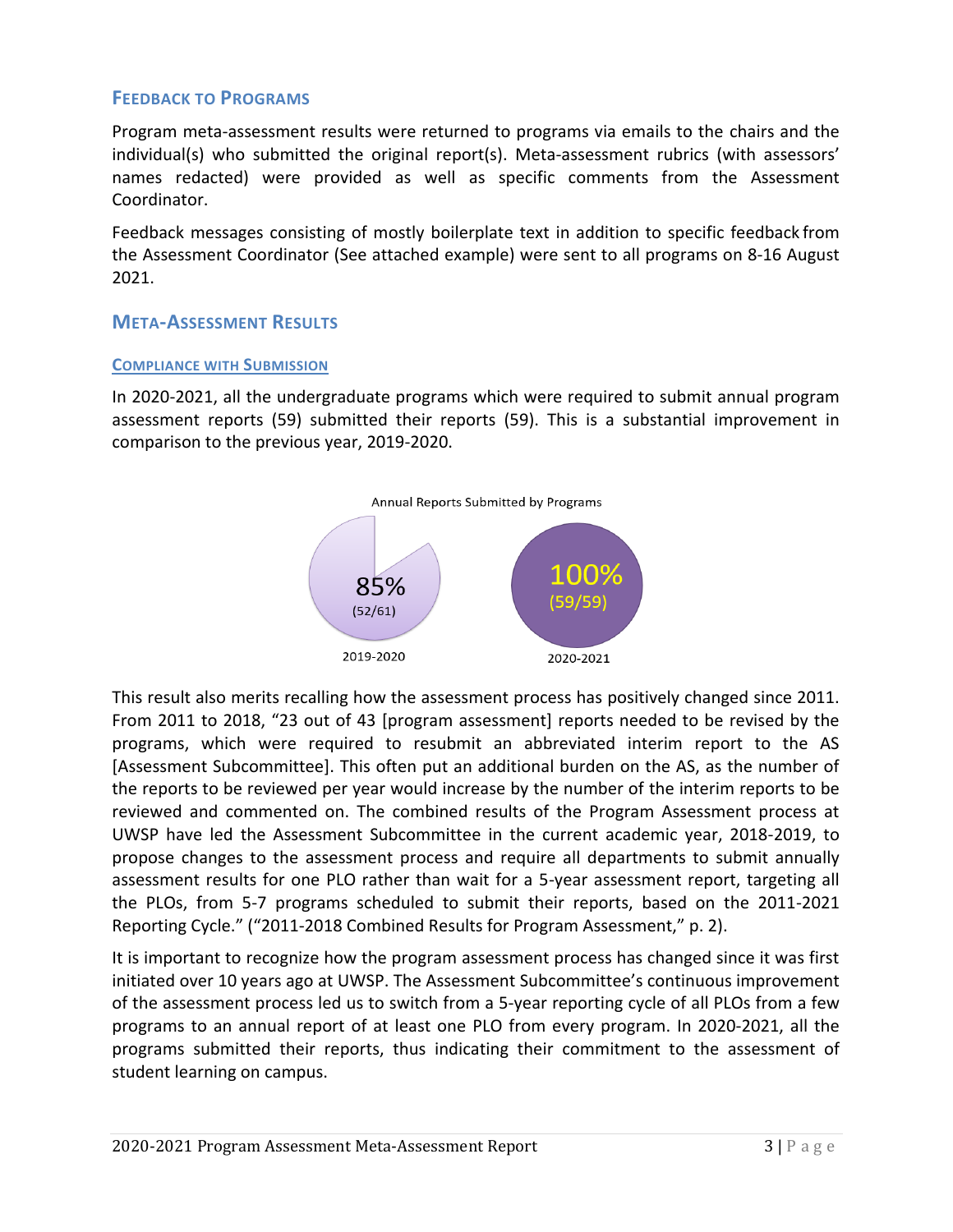#### **COMPLIANCE WITH REQUIREMENTS**

For the second round of annual reporting of undergraduate program assessment, reports were considered meeting requirements, if they completed all four requirements:

- 1. provided a complete set of program learning outcomes (PLOs),
- 2. included a curriculum map (CM) covering all the PLOs, and
- 3. included a 5-year assessment plan covering all the PLOs, and
- 4. reported current assessment results for a focal PLO.



All programs received two feedback rubrics, prepared by the AS members. The AC included special comments to situate the feedback within the campus submissions. The feedback to programs stated whether their reports were deemed meeting requirements (48), acceptable for this year only because they met three out of four criteria listed above (8), or not meeting requirements because they met two or less criteria (2).

#### **REPORTABLE RESULTS OF STUDENT PERFORMANCE**

Out of 59 programs, 85% presented reportable results, i.e., results directly connected to student performance (50). 10% reported results per criteria from an assignment rubric which could not be interpreted as assessment results per students (6). 3% did not report results at all (2) and 2% reported indirect assessment results, i.e., results not clearly connected to student performance, but rather to student perception and/or satisfaction of their program (1).



It is important to remark that, for the first time, we have data on student performance on some of the focal program learning outcomes assessed in 2020-2021: out of 3,552 students assessed by the programs, 2,757 students or 78% demonstrated satisfactory performance or met the focal PLOs.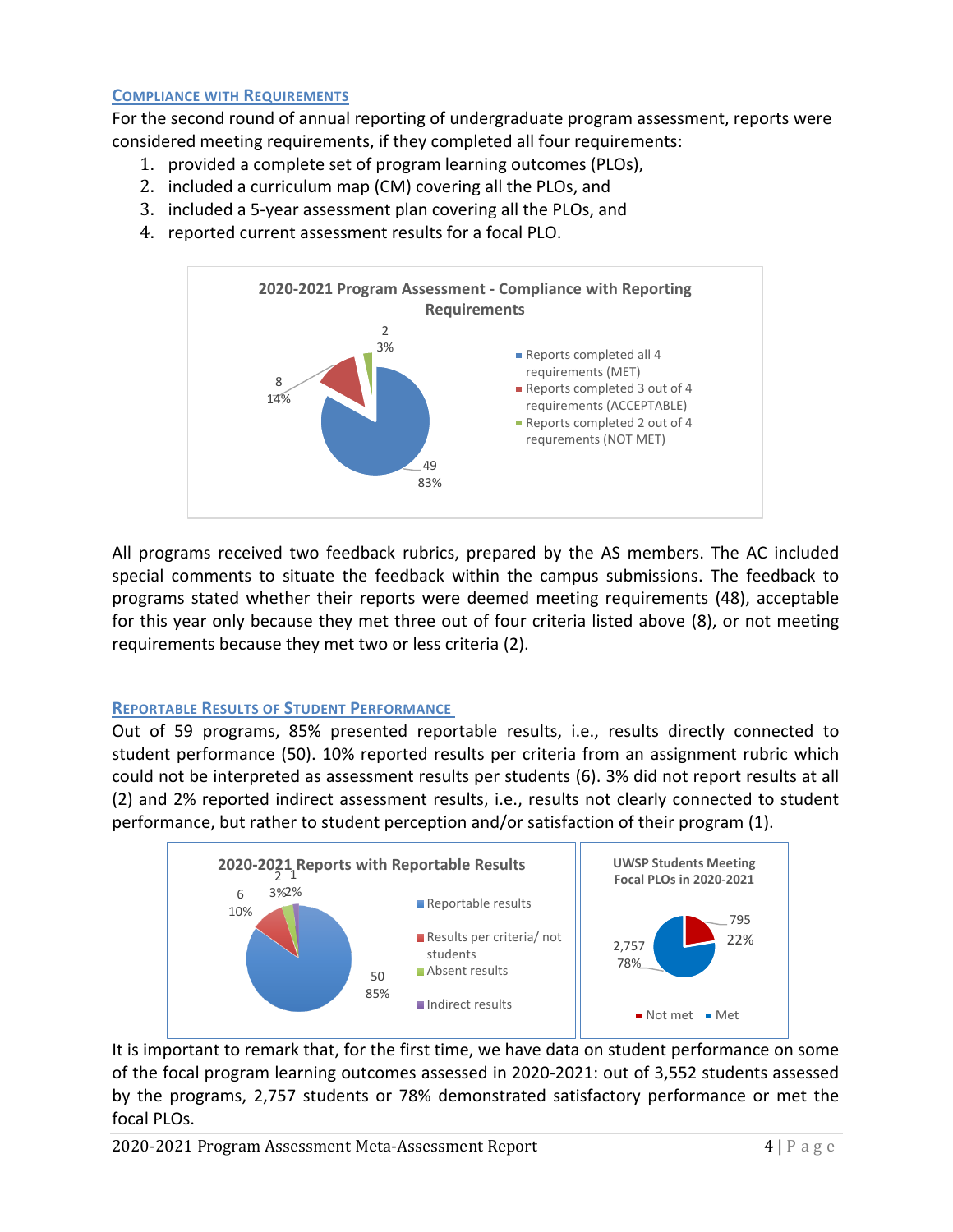#### **REPORT COMPONENTS**

As explained in the Handbook, each annual report should have the following components:

- 1. **Program Learning Outcomes (PLOs)**: List all program learning outcomes, specifically indicating the knowledge, skills, and dispositions students will develop. The focal program learning outcome being assessed should be indicated.
- 2. **Current Curriculum Map** (**CM**): Include the program curriculum map depicting the ways in which courses, activities and requirements support all program learning outcomes.
- 3. **Summary of Previous Results**: If the focal learning outcome has been assessed previously, provide a brief (<250 words) abstract of those results.
- 4. **Brief Description of Departmental Improvements and Changes** as related to assessment: If the focal learning outcome has been assessed previously, describe specific changes that have been made (to curriculum, assessment methods, etc.), based on that previous assessment.
- 5. **Assessment Strategies/Measures/Techniques/Methods**: Include brief descriptions of assessment methods used in the program to assess student learning. Examples of assessment methods include exams, portfolios, pre- and post-- tests, direct observation of performance, surveys (current students, alumni, employers), focus groups, and national exams.
- 6. **Assessment Results/Findings/Interpretation**: Describe specifically what the assessment results reveal about student learning in the context of the stated focal program learning outcome.
- 7. **Implications**: Describe how results will be used by the department to enhance student learning, including changes to the curriculum, assessment techniques, and/or learning outcomes.
- 8. **Dissemination of Findings**: Describe how the findings of the departmental assessment work will be disseminated, to whom, and for what purpose.
- 9. **Five-Year Assessment Plan**: An updated plan that describes when each PLO will be assessed and reported within the five-year cycle.

In 2020-2021, 100% of submitted reports had appropriate PLOs (59) and 95% included adequate curriculum maps (56), 97% had suitable five-year plans (57), 85% reported assessment results (50).

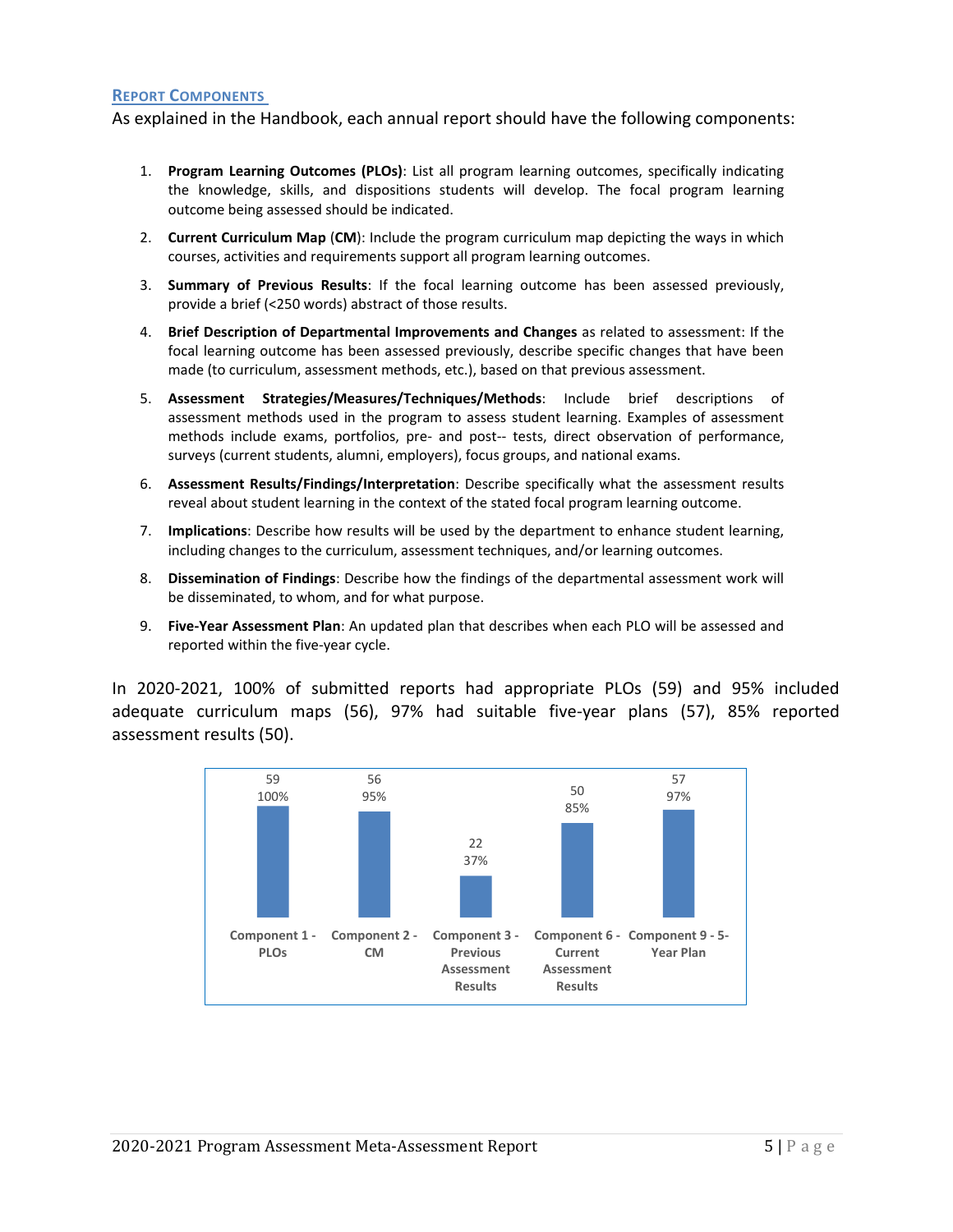#### **COMPARISON OF 2019-2020 & 2020-2021**

The comparison between the first and the second rounds of the annual reporting clearly indicates that programs are improving in meeting the AS requirements. Out of seven points of comparison, three areas were improved by 15-20%: submission compliance (15% of improvement), 5-year assessment plans (20% of improvement), and increase in the number of reports that were deemed met or acceptable (20% of improvement). Two areas saw the strongest progress: reporting of assessment results (39% of improvement) and closing of the assessment loop (34% of improvement):



#### **Meta-Assessment of Program Assessment at UWSP**



Since 2011, in principle, all the programs should have had some previous assessment results because they should have gone through two 5-year cycles of assessment, however many programs changed due to faculty leaving or retiring of the campus restructuring efforts. Many programs also updated their PLOs along with their assessment practices. Last year, when we switched to the annual program assessment, the minimal requirements for the annual submission did not emphasize having assessment results. This made it difficult to record how many programs closed the assessment loop last year, i.e. during the first year of the annual program assessment process. This year, as the programs became more familiar with the annul submission process, 22 programs (37%) reported previous assessment results. It allowed 20 programs (34%) to close the assessment loop.

These are the definitions used by the Assessment Subcommittee for the meta-assessment:

#### • **Close the assessment loop**

""To close the loop, programs should not only use assessment information to inform action but, should come back and examine (and document) whether the action led to improvement of student learning." (Source: University of Southern Mississippi, Assessment Office; Cited by [University of South Carolina\)](https://www.sc.edu/about/offices_and_divisions/institutional_research_assessment_and_analytics/documents/institutional_effectiveness/assessment_toolbox/closing_the_assessment_loop.pdf).

This means that program must **Assess**  $\rightarrow$  **Act**  $\rightarrow$  **Reassess** student performance on their program learning outcomes.

#### • **Demonstrate improvement**

Having closed the loop, the program must show that more students met the PLO then before their actions were taken. This demonstrates improvement **in** student learning.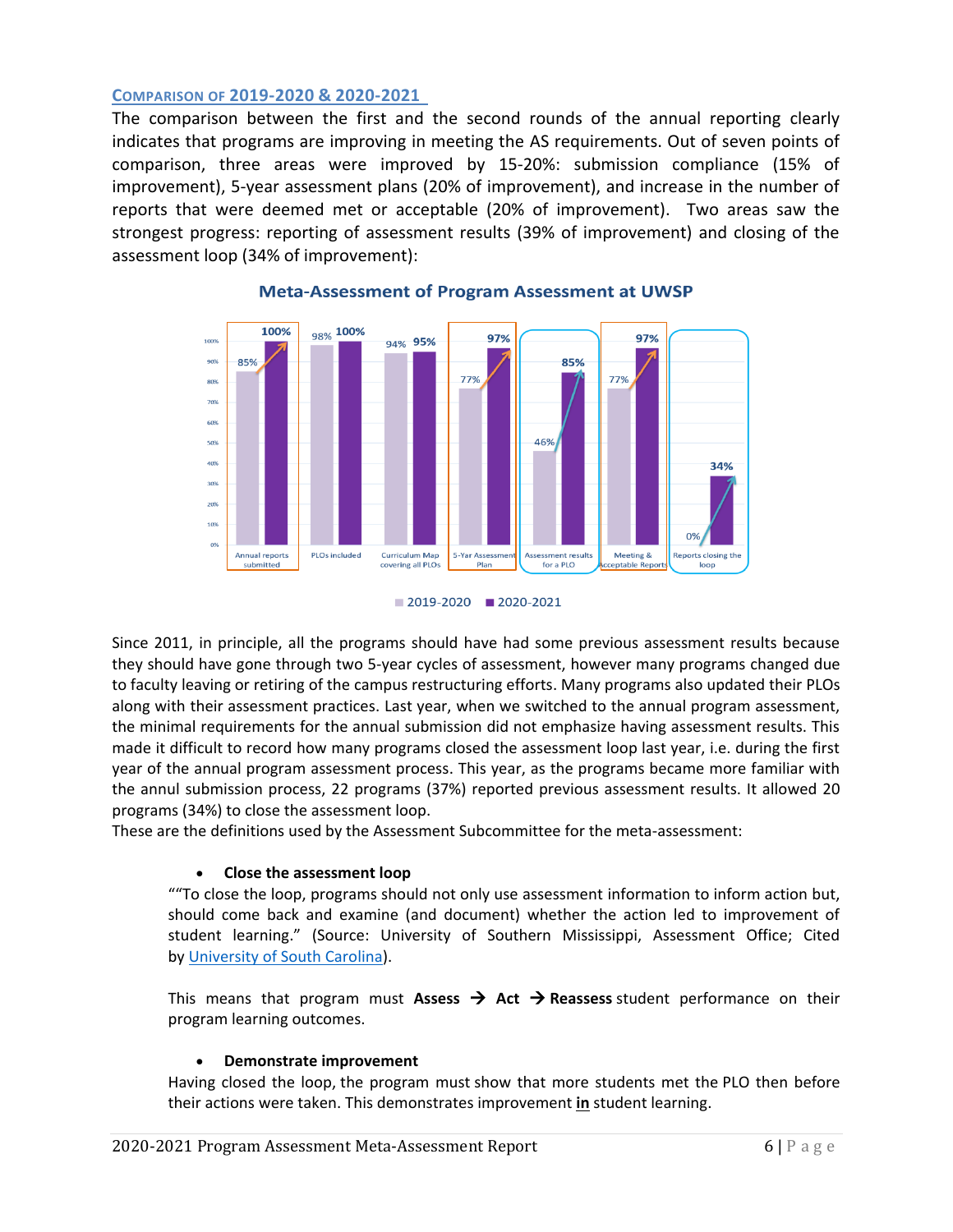#### • **Benchmarks**

2020-2021 showed that the major area of improvement for our campus is setting specific assessment benchmarks for monitoring student learning and the effectiveness of implemented changes. Thirty-seven reports or 63% did not include benchmarks in the second round of annual program assessment.



It is recommended for the Assessment Subcommittee to provide additional professional development workshops specifically on this topic. A good starting point would be to develop a common definition of assessment benchmarks on our campus. Some programs have called them "goals" or "targets." Some use previous assessment results as the "base-line performance," while others use national averages on standard exams as acceptable student "achievement scores."

#### **Suggested definition of assessment benchmarks for program assessment at UWSP:**

There are many definitions of benchmarks depending on the area, in which this concept is used. In education, benchmarking occurs when measurable standards are set for learning. **On our campus, benchmarks for program assessment should explicitly refer to measurable standards that are set for an acceptable achievement of program learning outcomes**. Previous assessment results can be used as the baseline benchmarks of student performance. Programs may also determine that they have target benchmarks that they hope their students will reach at the end of the program. These benchmarks can be set in accordance with national averages or professional expectations or program accreditation bodies.

Our campus is monitoring how many students exceed, meet, partially meet, or do not meet PLOs for both purposes: 1) the Higher Learning Commission (HLC) reporting, and 2) the improvement of student learning, especially that of students who fall into the lower categories. Having benchmarks for PLOs means that programs should identify the acceptable levels of student achievement of PLOs or record the previous level of achievement of PLOs upon which the programs are striving to improve. Previous assessment results can serve as the benchmark for future program assessment.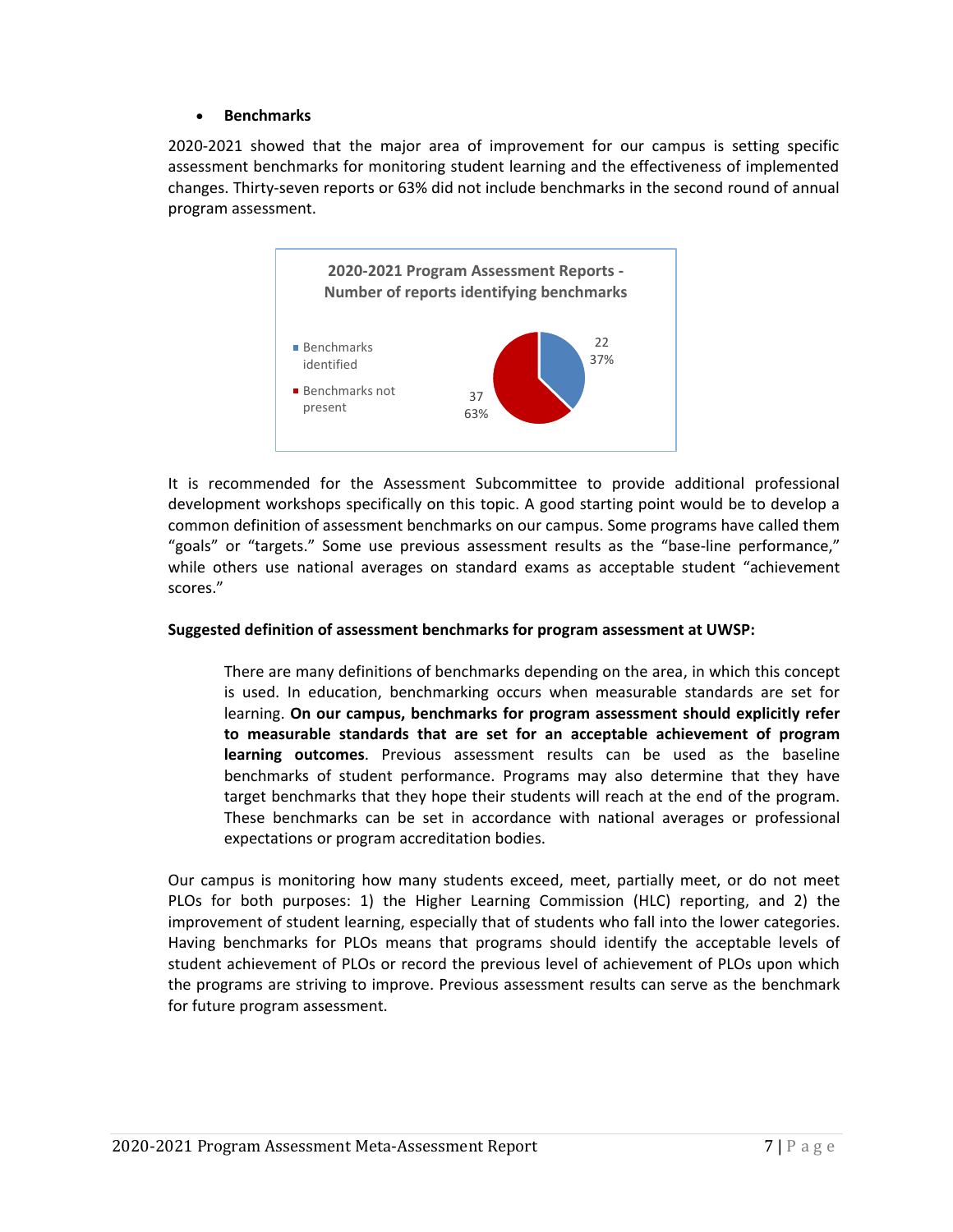#### Let's consider an example:



If Program X's previous assessment is 48% of students who met or exceeded PLO#X, 48% can become a benchmark by which future assessment results will be judged. This result maybe be acceptable to Program X due to the complexity of the subject matter, or Program X may strive to improve upon this benchmark by taking actions in assessment, curriculum development, and/ or instruction refinement. Program X may also decide to increase their benchmark to 60% or more, depending on the academic and professional expectations of their field.

# **CONCLUSIONS**

In general, the second round of annual program assessment went very well. It is noteworthy to mention that our institution achieved considerable gains in program assessment of student learning during particularly trying times - the COVID-19 pandemic. It is expected that the quality of meta- assessment from the Assessment Subcommittee will continue improving with additional opportunities to conduct professional development for undergraduate and graduate programs and the Assessment Subcommittee members who serve as the reviewers for these reports. With practice and consistent guidance, the objectives of assessment and expectations for annual reporting will become less abstract for both program assessors and the metaassessors.

# **COMMENTS & RECOMMENDATIONS**

Going through the second round of annual assessment reporting and providing feedback to programs will have encouraged progress toward improved quality of reports to be submitted in 2021-2022. Based on the experience of the second round, very similar to the first round, four points should be continually emphasized in subsequent instructions to programs.

1. A program is determined by its learning outcomes and curriculum. If different majors have the same learning outcomes and overlapping curricula, a single report is perhaps appropriate. By the same token, if majors are divided into "concentrations" with different learning outcomes or nonoverlapping curricula, thenthose multiple programs should require multiple reports.

2. For programs that are reporting on more than one learning outcome in a year (because they have more than five PLOs), a separate report should be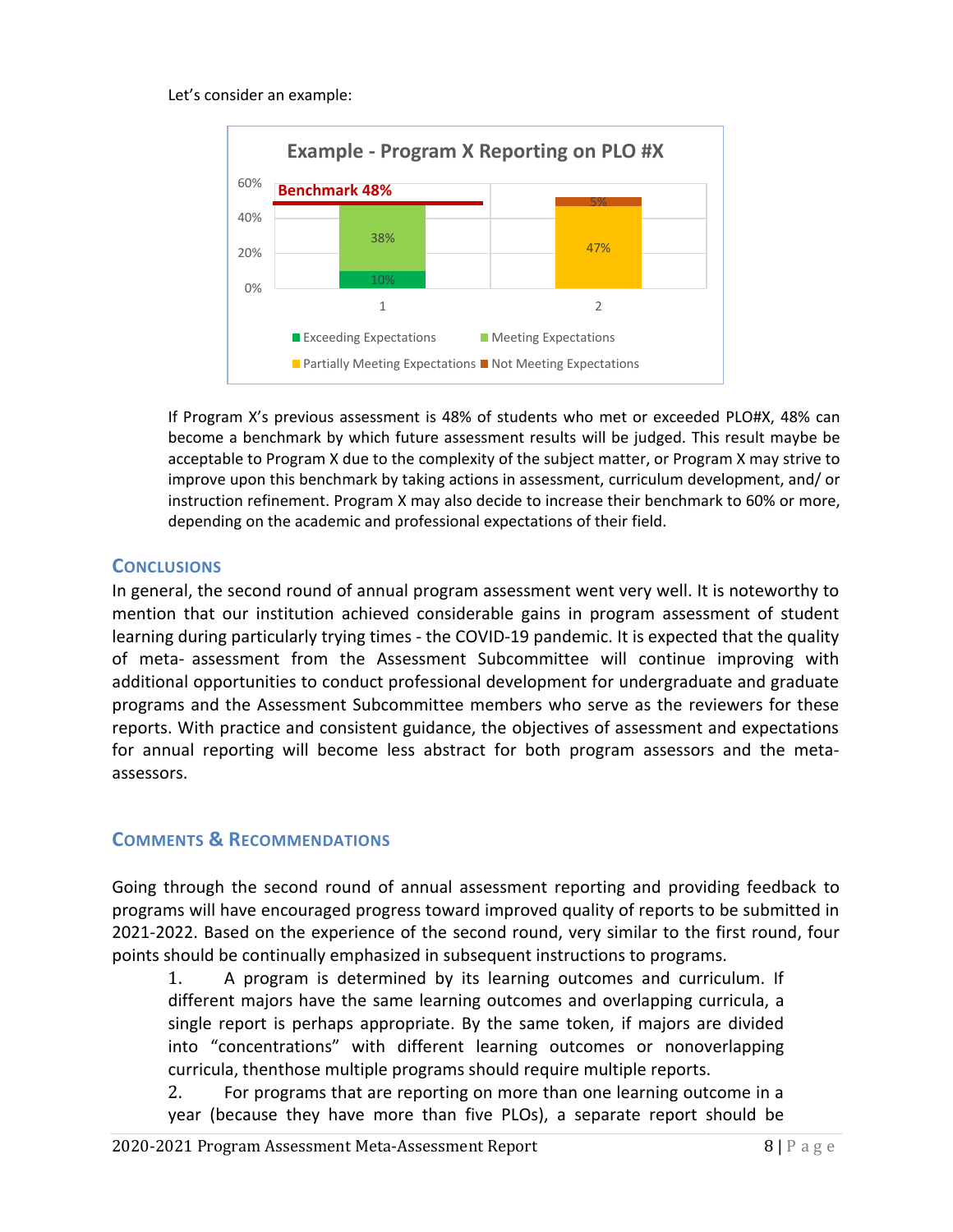submitted for each PLO to facilitate evaluation with the rubric. (And such programs should also beencouraged to reduce the number of PLOs.)

3. It is helpful to make a distinction between what a program does for assessment to improve student achievement in their program and what needs to be reported to the Assessment Subcommittee. The Assessment Subcommittee should have a clearset of meta-assessment data in mind and encourage that reports be limited to that information. Shorter (but still complete) is better, and information about other PLO's than the ones being reported should be saved for the relevant report.

4. "Closing the loop" is the goal, and this means measuring if the implemented actions have an impact on student learning. This is different from programs simply meeting the established benchmark yearly and not reflecting further on student learning.

The meta-assessment comments provided by the Assessment Subcommittee on the various reports repeated several recurrent themes that could be taken up to improve the clarity of report instructions or to edit the feedback rubric itself.

# Reportable results:

- 1. Benchmarks for what constitutes meeting a PLO need to be made explicit.
- 2. To be comparable among programs, assessment results should be easily interpretedas the number of students that met the PLO and the number that did not meet it. Counts are more meaningful than percentages. A single set of numbers is necessary rather than multiple numbers for different sub-criteria or across multiple courses.

# Dispositional learning outcomes:

3. It was common for programs to lack PLOs representing dispositions. If student dispositions are required as part of the learning outcomes (the Assessment Subcommittee had multiple discussions about), then their value can be more clearly articulated to programs or the requirement could be removed from the rubric  $-$  orit could be made clear that PLOs reflecting dispositions are encouraged but not required.

Report components and organization:

- 4. Curriculum maps are often too complicated with too much information or are otherwise difficult to interpret. The model that was provided in the sample reporton the web site did not satisfy some report-writers (or was perhaps overlooked).
- 5. Conversely, five-year plans would typically benefit from more information. Programs should be reminded that the purpose of the plan is to ensure continuity ofassessment procedures among program faculty from year to year.
- 6. Information should be provided in the same order as listed by the rubric/coversheetto facilitate scoring.
- 7. The Assessment Subcommittee should continue revising the feedback rubric and its scoring mechanism to account for "Not Available" or "Optional" items such as Previous Results and Previous Actions.

Report prepared by Vera Klekovkina [\(vklekovk@uwsp.edu\)](mailto:vklekovk@uwsp.edu), Assessment Coordinator, 10/07/2021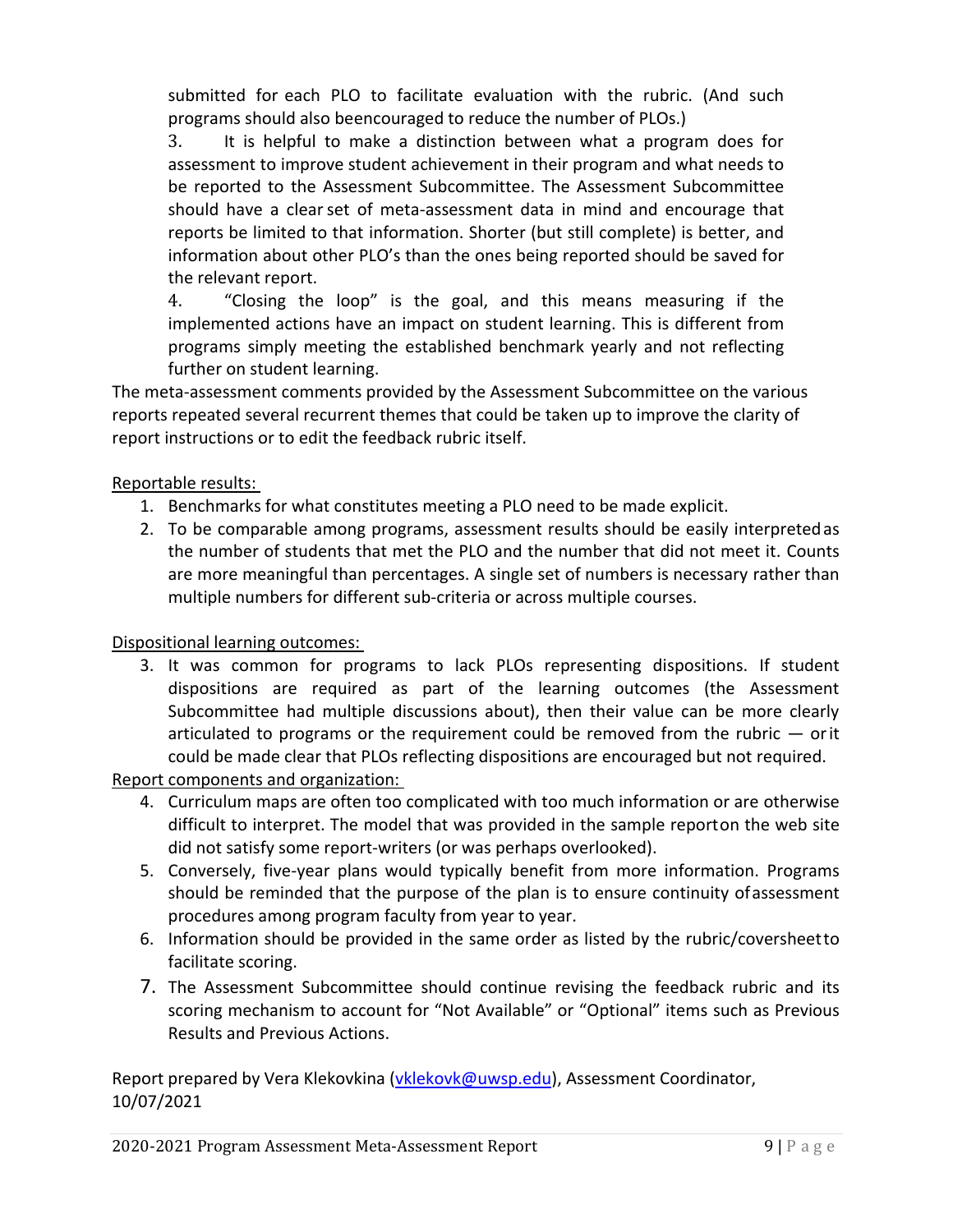# **Five-Year Plan for Graduate Program Assessment**

The objective of this draft plan is to have a system in place by 2022 for graduate program learning outcome assessment, reporting, and meta-assessment.

This draft plan assumes that graduate programs will be reporting their assessment resultsto the Assessment Subcommittee (AS) of the Academic Affairs Committee. This may require emending the AS membership to include graduate representation. Alternatively, graduate program metaassessment could fall to the Graduate Council.

This draft plan assumes that graduate programs will submit annual reports, on the same schedule as undergraduate programs, as described in the *University Handbook* (Chapter 7, Section 2).

- 1. (2019-2020). By February 2020, all graduate programs will submit their program learning outcomes to the Assessment Subcommittee. The AS will provide feedback to the graduate programs by the end of Spring semester.
- 2. (2020-2021). By October 2020, all graduate programs will submit five-year assessment plans describing when and how each learning outcome will be assessedand reported.
- 3. (2021-2022). By October 2021, all graduate programs will submit their annualreport of at least one learning outcome.
- 4. (2022-2023). By October 2022, all graduate programs will submit their annual report of another learning outcome. This is the year that the HLC 4-year assuranceargument will be due.
- 5. (2023-2024). By October 2023, all graduate programs will submit their annualreport of another learning outcome.

Assessment Subcommittee: passed 11 October 2019 Graduate Council: passed 21 November 2019

#### **Graduate Programs to be Assessed in 2020-2021:**

- 1) Master of Natural Resources
- 2) Master of Science in Natural Resources
- 3) Master of Music Education
- 4) Master of Business Administration
- 5) Doctorate in Educational Sustainability (EdD)
- 6) Master of Science in Education
- 7) Clinical Doctorate in Audiology (AuD)
- 8) Master of Science in Speech-Language Pathology
- 9) Master of Science in Athletic Training
- 10) Master of Science in Community and Organizational Leadership
- 11) Master of Science in Sustainable and Resilient Food Systems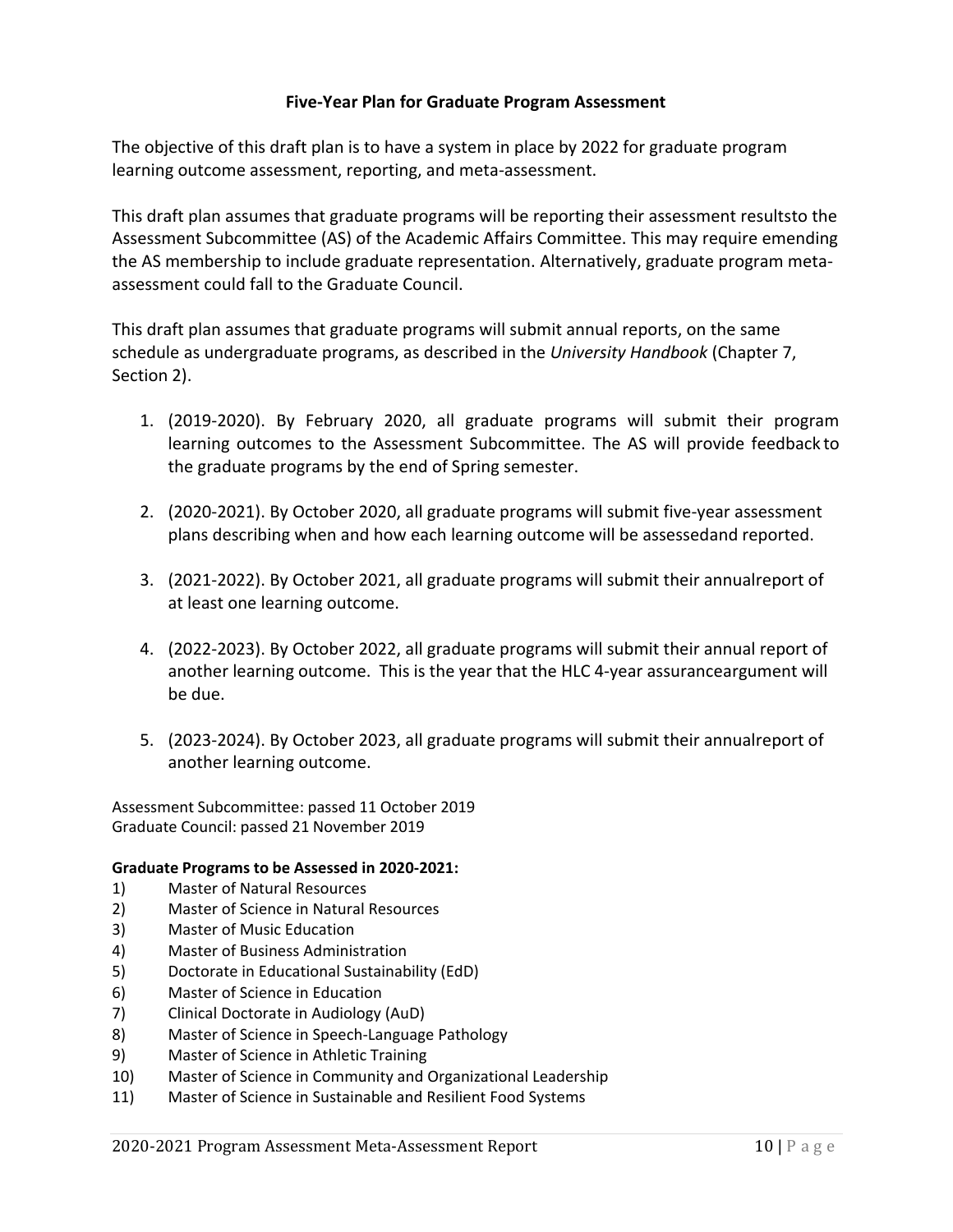

**University of Wisconsin-Stevens Point** 

**Common Council Academic Affairs Committee** 

Stevens Point WI 54481-3897 715-346-2124; Fax 715-346-2042 E-mail: Common.Council.Office@uwsp.edu www.uwsp.edu/commoncouncil

# **Procedures for Delinquent Assessment Reports**

# **Updated for February Submissions in 2020-2021**

#### **Rationale:**

For the current academic year (2020-2021), the annual assessment procedure outlined in the Chapter 7, Section 2 of the *Handbook* have been modified to postpone the due date for program assessment reports to 5 February 2021. This temporary extension was enacted to account for the special circumstances of the COVID-19 pandemic affecting the academic year of 2020-2021.

# **Updated Procedures:**

**For the current academic year, program assessment reports will be considered delinquent if they have not been turned in to the Assessment Subcommittee for evaluation by 1 March 2021**. The prescribed administrative procedures for dealing with delinquent reports are briefly described in the *Handbook* and detailed in the "Procedures for Delinquent Assessment Reports" approved by the Faculty Senate on 5 December 2012 (copied below).These procedures are not applicable during the current academic year because the dates are based on an October due date and span the entire academic year.

**Incomplete and inadequate reports are those determined by the Assessment Subcommittee to be lacking too much required information or to need substantial revision to meet reporting and meta-assessment obligations.** To be considered complete and adequate for the second round of program assessment, all undergraduate majors should be able to provide:

- $\checkmark$  an up-to-date set of program learning outcomes,
- $\checkmark$  a sufficiently detailed curriculum map,
- $\checkmark$  a five-year plan that details how all program learning outcomes will be assessed and reported annually during that time span, and
- $\checkmark$  assessment results for one (focal) program learning outcome.

**Those programs that submit inadequate, incomplete, and/or delinquent reports will be required to complete assessment reporting training during Spring semester 2021.** The training will cover all aspects of assessment necessary for annual reporting.

**For the programs with the delinquent reports by the end of April 2020**, the chain of notification will be go from the Department Chair to the School's Assistant Dean, to the College Dean, to the Associate Vice Chancellor for Teaching, Learning and Strategic Planning, and to the Provost & Vice Chancellor of Academic Affairs.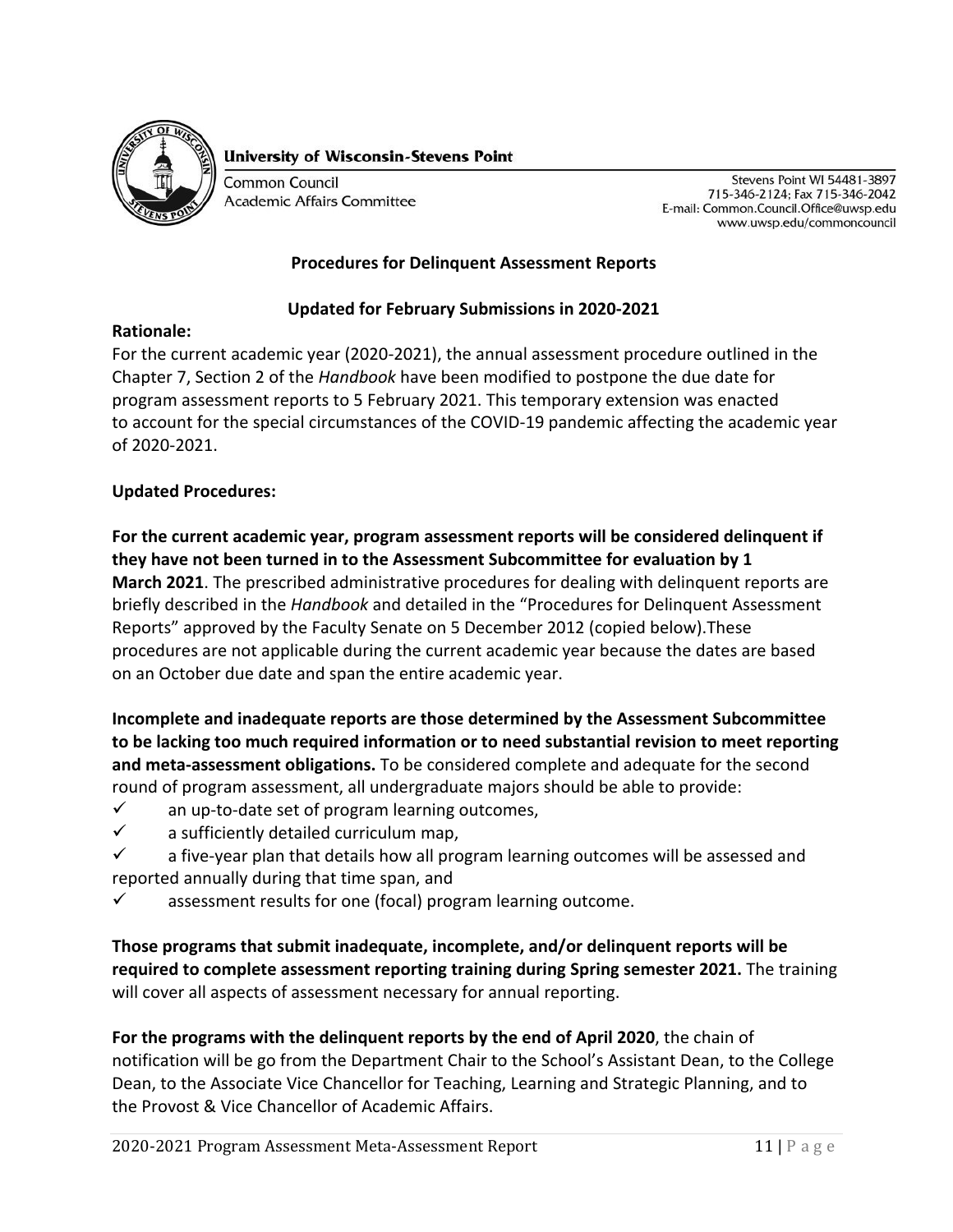# **PROCEDURES FOR PROPOSING NEW OR REVISED UNIVERSITY HANDBOOK POLICY**

All University Handbook policies, new or revised, must be prepared and submitted in the format shown below using this template.

\***When proposing revision to existing University Handbook text**, please go to the University Handbook for the current existing text [\(https://catalog.uwsp.edu/index.php?catoid=10.](https://catalog.uwsp.edu/index.php?catoid=10) The existing text should be used as the foundation for revision with underlining to designate proposed new text and strike out for proposed deletion.

To avoid confusion, please make sure to remove hyperlink underlining prior to beginning proposed revisions.

The completed proposal should be forwarded as an electronic MS Word document to the appropriate committee chair. *Please note*, committee chairs set the agenda for their meetings; those submitting proposals will be notified when the proposal will be considered.

☐ **New Policy** – complete items 1, 2, 4 and 5. ☒ **Revised Policy** – complete items 1-5.

| ⊥. | <b>Proposed or existing   Chapter 7, Section 2</b> |  |
|----|----------------------------------------------------|--|
|    | location in the                                    |  |
|    | <b>University Handbook</b>                         |  |
|    | (i.e., Chapter, Section):                          |  |
|    |                                                    |  |

| 2. |                            | <b>Please indicate who has   Assessment Subcommittee, Academic Affairs Committee, Assessment</b> |
|----|----------------------------|--------------------------------------------------------------------------------------------------|
|    |                            | <b>authority to approve</b>   Coordinator, Common Council, and Chancellor                        |
|    | changes to this portion of |                                                                                                  |
|    | the University Handbook:   |                                                                                                  |

Existing University Handbook text is available at [https://catalog.uwsp.edu/index.php?catoid=10.](https://catalog.uwsp.edu/index.php?catoid=10) When proposing revision, use *existing* text and underline to designate proposed new text and strike out for proposed deletions. To avoid confusion, please make sure to remove hyperlink underlining prior to beginning proposed revisions.

| <b>Existing University</b><br>Handbook text: | DEPARTMENT-LEVEL PROGRAM ASSESSMENT (in this section)                                                                                                                                                                                                                                       |
|----------------------------------------------|---------------------------------------------------------------------------------------------------------------------------------------------------------------------------------------------------------------------------------------------------------------------------------------------|
|                                              | <b>Content of the Assessment Report</b>                                                                                                                                                                                                                                                     |
|                                              | An updated five-year assessment plan will accompany the annual assessment report.<br>Each annual report should be submitted to the Assessment Subcommittee by the third<br>Thursday in October of each year and have the following parts:                                                   |
|                                              | Program Learning Outcomes: List all program learning outcomes, specifically<br>$\mathbf{1}$ .<br>indicating the knowledge, skills, and dispositions students will develop. The focal<br>program learning outcome being assessed should be indicated.                                        |
|                                              | Current Curriculum Map: Include the program curriculum map depicting the<br>2.<br>ways in which courses, activities and requirements support all program learning<br>outcomes.                                                                                                              |
|                                              | Summary of Previous Results: If the focal learning outcome has been assessed<br>3.<br>previously, provide a brief (<250 words) abstract of those results.                                                                                                                                   |
|                                              | Brief Description of Departmental Improvements and Changes as related to<br>4.<br>assessment: If the focal learning outcome has been assessed previously, describe<br>specific changes that have been made (to curriculum, assessment methods, etc.), based<br>on that previous assessment. |
|                                              |                                                                                                                                                                                                                                                                                             |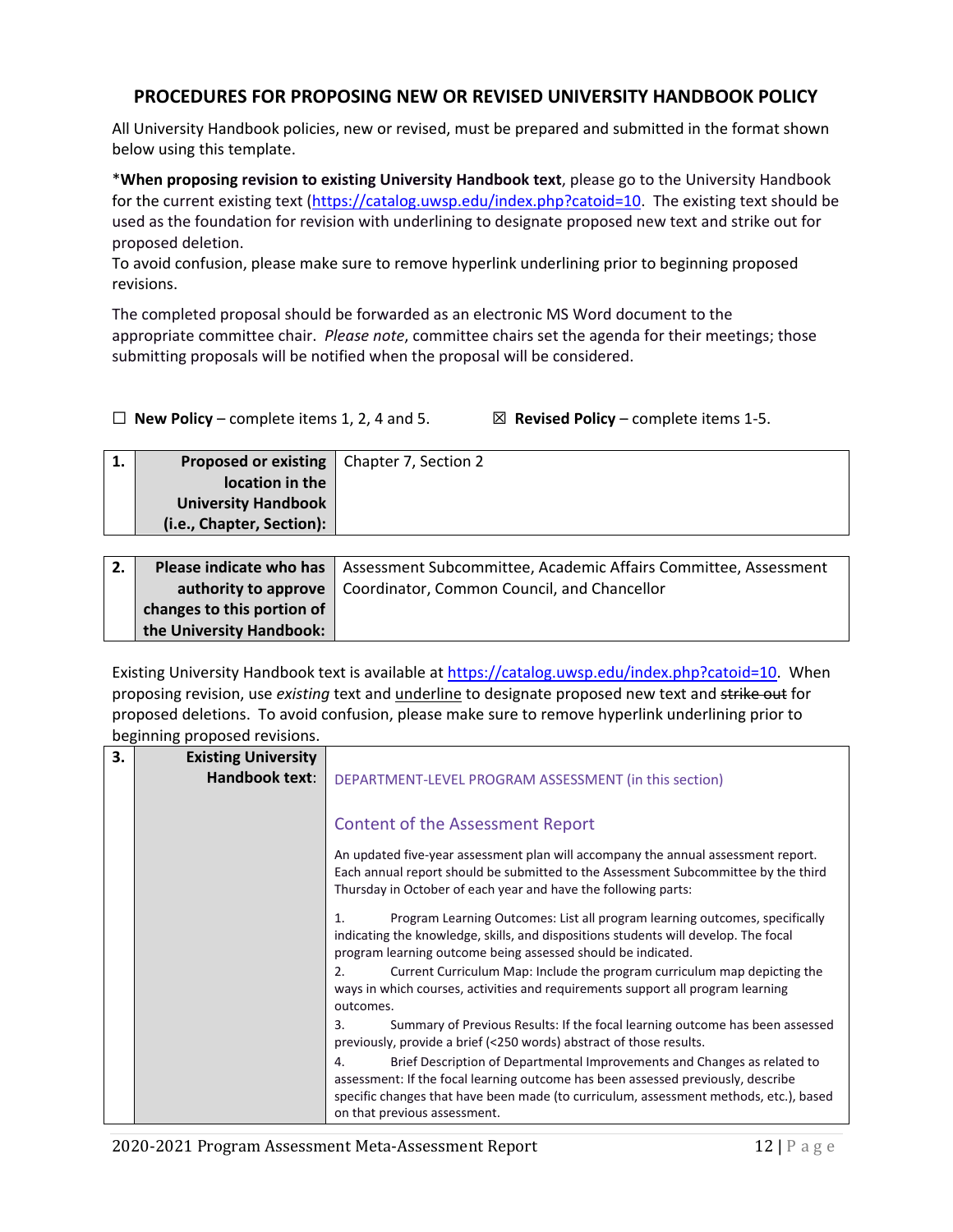|  | Assessment Strategies/Measures/Techniques/Methods: Include brief<br>5.                                                                                                                               |
|--|------------------------------------------------------------------------------------------------------------------------------------------------------------------------------------------------------|
|  | descriptions of assessment methods used in the program to assess student learning.                                                                                                                   |
|  | Examples of assessment methods include exams, portfolios, pre- and post- tests, direct                                                                                                               |
|  | observation of performance, surveys (current students, alumni, employers), focus<br>groups, and national exams.                                                                                      |
|  | Assessment Results/Findings/Interpretation: Describe specifically what the<br>6.<br>assessment results reveal about student learning in the context of the stated focal<br>program learning outcome. |
|  | Implications: Describe how results will be used by the department to enhance<br>7.<br>student learning, including changes to the curriculum, assessment techniques, and/or<br>learning outcomes.     |
|  | Dissemination of Findings: Describe how the findings of the departmental<br>8.<br>assessment work will be disseminated, to whom, and for what purpose.                                               |
|  |                                                                                                                                                                                                      |

| 4. | Proposed new/revised*      |                                                                                                                                                                                                                                                                                                                                                                           |
|----|----------------------------|---------------------------------------------------------------------------------------------------------------------------------------------------------------------------------------------------------------------------------------------------------------------------------------------------------------------------------------------------------------------------|
|    | <b>University Handbook</b> | <b>Content of the Assessment Report</b>                                                                                                                                                                                                                                                                                                                                   |
|    | text:                      | An updated five-year assessment plan will accompany the annual assessment report.<br>Each annual report should be submitted to the Assessment Subcommittee by the first<br>Friday in February the third Thursday in October of each academic year and have the<br>following parts:                                                                                        |
|    |                            | Program Learning Outcomes: List all program learning outcomes, specifically<br>1.<br>indicating the knowledge, skills, and dispositions students will develop. The focal<br>program learning outcome being assessed should be indicated.<br>2.<br>Current Curriculum Map: Include the program curriculum map depicting the                                                |
|    |                            | ways in which courses, activities and requirements support all program learning<br>outcomes.                                                                                                                                                                                                                                                                              |
|    |                            | 3.<br>Summary of Previous Results: If the focal learning outcome has been assessed<br>previously, provide a brief (<250 words) abstract of those results.                                                                                                                                                                                                                 |
|    |                            | 4.<br>Brief Description of Departmental Improvements and Changes as related to<br>assessment: If the focal learning outcome has been assessed previously, describe<br>specific changes that have been made (to curriculum, assessment methods, etc.), based<br>on that previous assessment.                                                                               |
|    |                            | 5.<br>Assessment Strategies/Measures/Techniques/Methods: Include brief<br>descriptions of assessment methods used in the program to assess student learning.<br>Examples of assessment methods include exams, portfolios, pre- and post- tests, direct<br>observation of performance, surveys (current students, alumni, employers), focus<br>groups, and national exams. |
|    |                            | 6.<br>Assessment Results/Findings/Interpretation: Describe specifically what the<br>assessment results reveal about student learning in the context of the stated focal<br>program learning outcome.                                                                                                                                                                      |
|    |                            | 7.<br>Implications: Describe how results will be used by the department to<br>enhance student learning, including changes to the curriculum, assessment techniques,<br>and/or learning outcomes.                                                                                                                                                                          |
|    |                            | 8.<br>Dissemination of Findings: Describe how the findings of the departmental<br>assessment work will be disseminated, to whom, and for what purpose.                                                                                                                                                                                                                    |
|    |                            |                                                                                                                                                                                                                                                                                                                                                                           |

| l 5. l |                         | <b>Effective date of policy, if</b> None (effective upon chancellor's signature) |
|--------|-------------------------|----------------------------------------------------------------------------------|
|        | different than upon the |                                                                                  |
|        | chancellor's signature: |                                                                                  |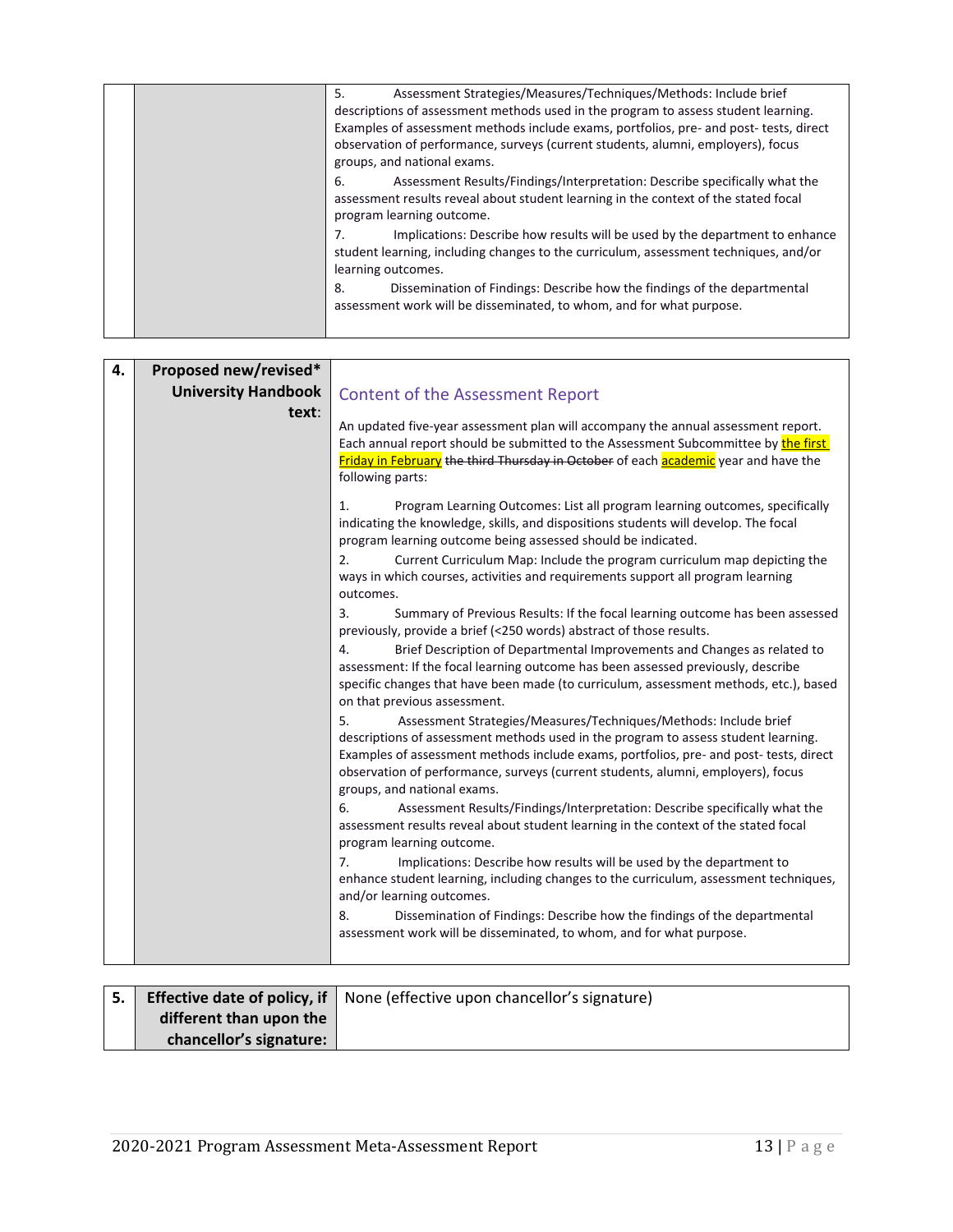

**University of Wisconsin-Stevens Point** 

Common Council Academic Affairs Committee

Stevens Point WI 54481-3897 715-346-2124; Fax 715-346-2042 E-mail: Common.Council.Office@uwsp.edu www.uwsp.edu/commoncouncil

# **Procedures for Delinquent Assessment Reports** [Permanent Changes in Handbook]

Approved by the UWSP Common Council on 10/06/2021 (Resolution # 2021-2022-007)

The prescribed administrative procedures for dealing with delinquent reports are briefly described in the *Handbook* and as follows in this document:

**Program assessment reports are due on the first Friday of February of each academic year and will be considered delinquent if they have not been turned in to the Assessment Subcommittee for evaluation by March 1st of each academic year**. The Department Chair, the School's Assistant Dean, the College Dean, and the Associate Vice Chancellor for Teaching, Learning and Strategic Planning will be notified of this situation.

Reminder to Programs: Possible funding repercussions of delinquent reports are detailed in section 2, page 4 of the University Handbook: "When a department fails to complete its Assessment Report according to the "Reporting Cycle for Assessment and Department Review," the provost will hold all staffing and budgeting decisions for the delinquent department in abeyance."

**Those programs that submit delinquent reports and the programs whose reports are found inadequate and/or incomplete will be required to complete assessment reporting training during next Fall semester.** The training will cover all aspects of assessment necessary for annual reporting.

**Incomplete and inadequate reports are those determined by the Assessment Subcommittee to be lacking too much required information or to need substantial revision to meet reporting and meta-assessment obligations.** To be considered complete and adequate for the annual program assessment reporting, all undergraduate majors should provide:

- $\checkmark$  an up-to-date set of program learning outcomes (PLOs),
- ✓ a sufficiently detailed curriculum map,
- $\checkmark$  a five-year plan that details how all program learning outcomes will be assessed and reported annually during that time span, and
- $\checkmark$  assessment results for one (focal) program learning outcome.